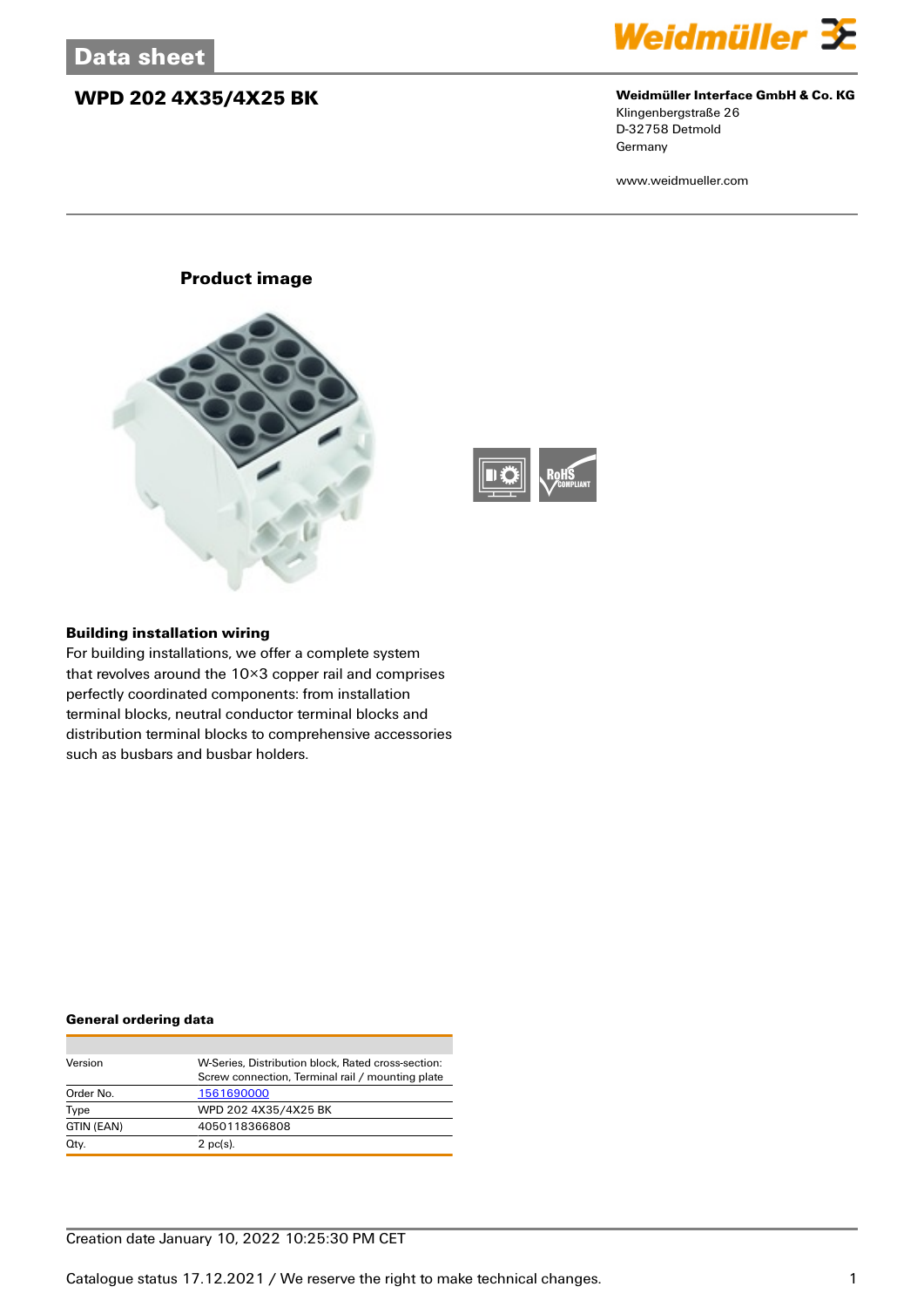**Technical data**

# **WPD 202 4X35/4X25 BK Weidmüller Interface GmbH & Co. KG**



Klingenbergstraße 26 D-32758 Detmold Germany

www.weidmueller.com

| <b>Dimensions and weights</b>                     |                                           |                                  |                  |
|---------------------------------------------------|-------------------------------------------|----------------------------------|------------------|
|                                                   |                                           |                                  |                  |
| Depth                                             | 49.3 mm                                   | Depth (inches)                   | 1.941 inch       |
| Height                                            | 55.4 mm                                   | Height (inches)                  | 2.181 inch       |
| Width                                             | 44.4 mm                                   | Width (inches)                   | 1.748 inch       |
| Net weight                                        | 184 g                                     |                                  |                  |
| <b>Temperatures</b>                               |                                           |                                  |                  |
| Storage temperature                               | -25 °C55 °C                               | Continuous operating temp., min. | -50 $^{\circ}$ C |
| Continuous operating temp., max.                  | 130                                       |                                  |                  |
| <b>Environmental Product Compliance</b>           |                                           |                                  |                  |
| <b>REACH SVHC</b>                                 | Lead 7439-92-1                            |                                  |                  |
| <b>Material data</b>                              |                                           |                                  |                  |
|                                                   |                                           |                                  |                  |
| Material                                          | Wemid                                     | Colour                           | black            |
| UL 94 flammability rating                         | $V-0$                                     |                                  |                  |
| <b>System specifications</b>                      |                                           |                                  |                  |
| Version                                           | Screw connection                          | End cover plate required         | No               |
| Number of potentials                              | $\mathbf{1}$                              | Number of levels                 | 1                |
| Number of clamping points per level               | 2                                         | Number of potentials per tier    | 1                |
| Levels cross-connected internally                 | Yes                                       | PE connection                    | No               |
| N-function                                        | No                                        | PE function                      | No               |
| <b>PEN</b> function                               | No                                        |                                  |                  |
| <b>Additional technical data</b>                  |                                           |                                  |                  |
|                                                   |                                           |                                  |                  |
| Installation advice                               | Terminal rail / mounting<br>plate         | Open sides                       | closed           |
| Snap-on                                           | Yes                                       | Type of mounting                 | Snap-on          |
| With snap-in pegs                                 | Yes                                       |                                  |                  |
| <b>Conductors for clamping (rated connection)</b> |                                           |                                  |                  |
| <b>Connection direction</b>                       | on side                                   | Type of connection               | Screw connection |
| General                                           |                                           |                                  |                  |
|                                                   |                                           |                                  |                  |
| Installation advice                               | Terminal rail / mounting<br>plate         | Number of poles                  | $\overline{2}$   |
| <b>Standards</b>                                  | IEC 60947-7-1, IEC<br>61238-1, VDE 0603-2 |                                  |                  |
| <b>Rating data</b>                                |                                           |                                  |                  |
|                                                   |                                           |                                  |                  |
| Rated voltage                                     | 1,000                                     | Rated AC voltage                 | 1,000 V AC       |
| Rated DC voltage                                  | 1,000 V DC                                | Rated current                    | 202 A            |
| <b>Standards</b>                                  | IEC 60947-7-1, IEC<br>61238-1, VDE 0603-2 |                                  |                  |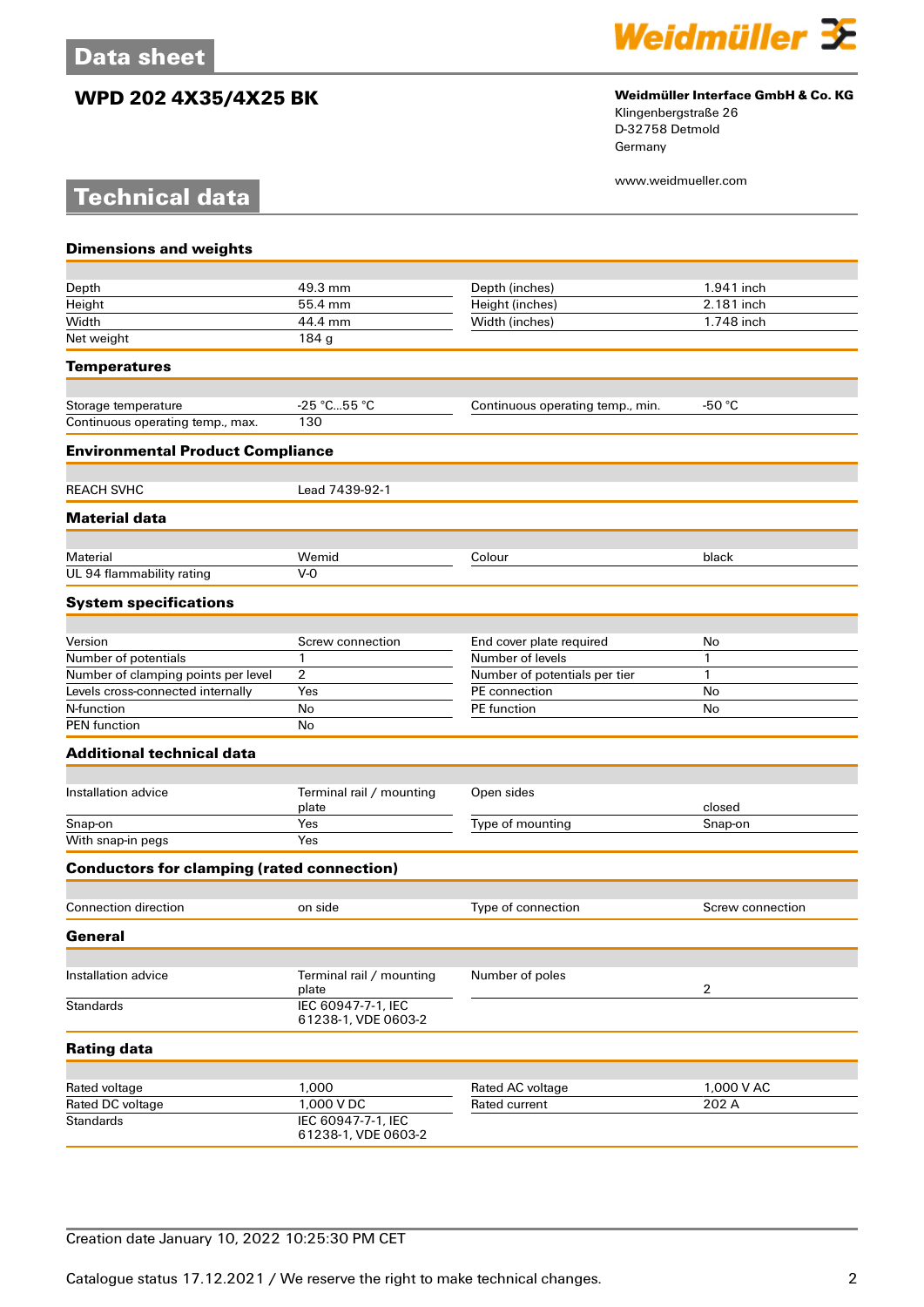# **WPD 202 4X35/4X25 BK Weidmüller Interface GmbH & Co. KG**



Klingenbergstraße 26 D-32758 Detmold Germany

www.weidmueller.com

# **Technical data**

| ETIM 6.0    | EC000897    | ETIM 7.0    | EC000897    |
|-------------|-------------|-------------|-------------|
| ETIM 8.0    | EC000897    | ECLASS 9.0  | 27-14-11-20 |
| ECLASS 9.1  | 27-14-11-20 | ECLASS 10.0 | 27-14-11-20 |
| ECLASS 11.0 | 27-14-11-20 |             |             |

### **Approvals**

Approvals

ROHS Conform

### **Downloads**

| Approval/Certificate/Document of | <b>CB Certificate</b>                             |  |  |
|----------------------------------|---------------------------------------------------|--|--|
| Conformity                       | <b>EAC</b> certificate                            |  |  |
|                                  | <b>VDE Certificate</b>                            |  |  |
|                                  | <b>VDE Certificate</b>                            |  |  |
|                                  | <b>DNV Certificate</b>                            |  |  |
|                                  | <b>CE Declaration of Conformity</b>               |  |  |
|                                  | <b>CE Declaration of Conformity all terminals</b> |  |  |
| <b>Engineering Data</b>          | CAD data – STEP                                   |  |  |
| <b>Engineering Data</b>          | <b>EPLAN, WSCAD</b>                               |  |  |
| User Documentation               | <b>StorageConditionsTerminalBlocks</b>            |  |  |
|                                  | DATA SHEET WPD 202                                |  |  |
| Catalogues                       | <b>Catalogues in PDF-format</b>                   |  |  |
| <b>Brochures</b>                 |                                                   |  |  |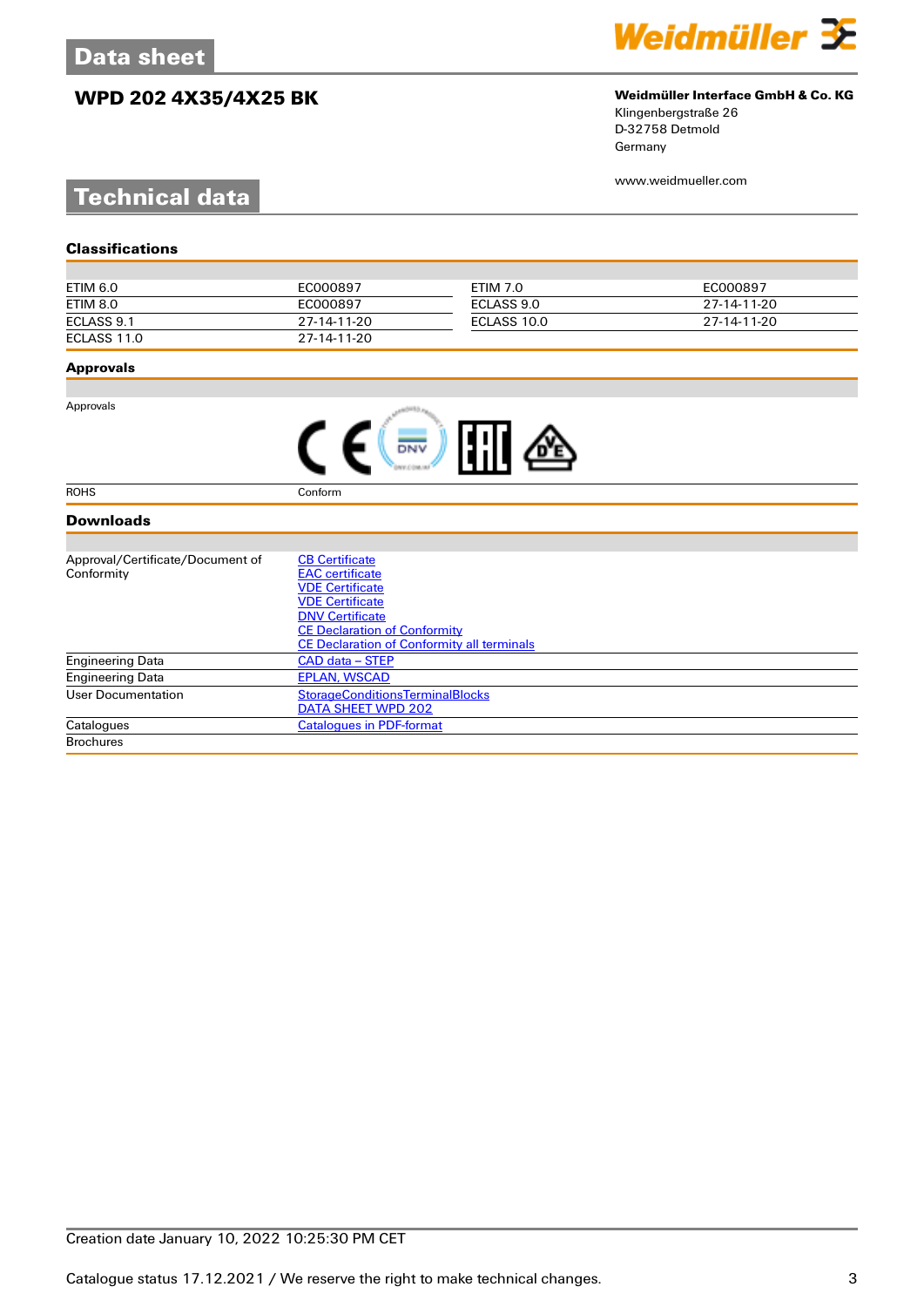# **WPD 202 4X35/4X25 BK Weidmüller Interface GmbH & Co. KG**

 $\overbrace{O}^{35}$ mm<sup>2</sup><br>25 mm<sup>2</sup>

ÖŖ

 $\overline{\mathbf{O}}\underset{25\text{ mm}^2}{\mathbf{O}}\overline{\mathbf{O}}\underset{25\text{ mm}^2}{\mathbf{O}}\overline{\mathbf{O}}\underset{25\text{ mm}^2}{\mathbf{O}}$ 

# **Drawings**



Klingenbergstraße 26 D-32758 Detmold Germany

www.weidmueller.com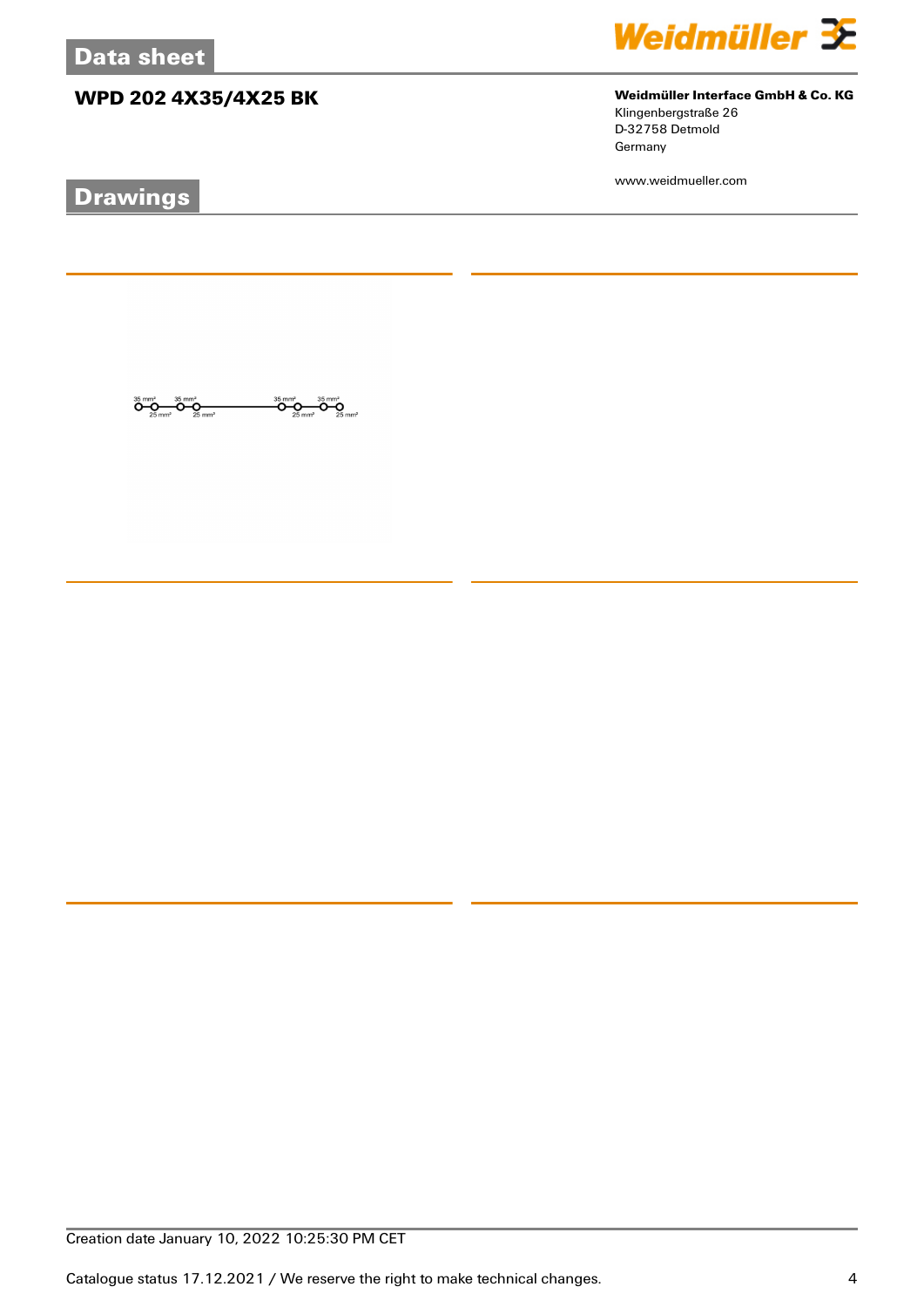### **W-Series** WPD 202 4x35/4x25 GY





| $m$  |
|------|
| A/mm |
| mm   |
|      |

| 43.2 / 49.3 / 55.7 |                                        |                                           |                                           |                                        |
|--------------------|----------------------------------------|-------------------------------------------|-------------------------------------------|----------------------------------------|
| 125/35             | $35 \text{ mm}^2$<br>$25 \text{ mm}^2$ | $35 \text{ mm}^2$<br>$25$ mm <sup>2</sup> | $35 \text{ mm}^2$<br>$25$ mm <sup>2</sup> | $35 \text{ mm}^2$<br>$25 \, \text{mm}$ |
| 2.535              |                                        |                                           |                                           |                                        |

#### **Technical data**

| <b>Rated data</b>                                    |                   |                 |
|------------------------------------------------------|-------------------|-----------------|
| Rated voltage                                        |                   | ٧               |
| <b>Rated current</b>                                 |                   | А               |
| for wire cross-section                               | $35 \text{ mm}^2$ | mm <sup>2</sup> |
| Rated impulse withstand voltage / Pollution severity |                   |                 |
| Overvoltage category / UL 94 flammability rating     |                   |                 |
| Approvals                                            |                   |                 |
| <b>Clamped conductors (H05V/H07V)</b>                |                   |                 |
| Solid / Stranded                                     | $35 \text{ mm}^2$ | mm <sup>2</sup> |
|                                                      | $25 \text{ mm}^2$ | mm <sup>2</sup> |
| <b>Flexible with ferrule</b>                         | $35 \text{ mm}^2$ | mm <sup>2</sup> |
|                                                      | $25 \text{ mm}^2$ | mm <sup>2</sup> |
| Stripping length / Blade size                        | $35 \text{ mm}^2$ | $mm$ -          |
|                                                      | $25 \text{ mm}^2$ | mm/-            |
| <b>Tightening torque</b>                             |                   | Nm              |
| <b>Note</b>                                          |                   |                 |

## **Ordering data**

| <b>Version</b> |                    |
|----------------|--------------------|
|                | light grey<br>blue |
|                | green              |
|                | brown              |
|                | black              |
| <b>Note</b>    |                    |

### **Accessories**

| <b>End bracket</b> |                          |
|--------------------|--------------------------|
|                    | dark beige<br>dark beige |
| <b>Screwdriver</b> |                          |
|                    |                          |

#### EN 60079-7 **IEC**  $\overline{\mathsf{u}}$ . **CSA** 1000  $600\,$  $600$  $\overline{125}$  $\overline{115}$  $\overline{125}$

IEC 60947-7-1, DIN EN 0603-3-1

**Type**<br>WPD 202 4x35/4x25 GY

WPD 202 4x35/4x25 BL

WPD 202 4x35/4x25 GN

WPD 202 4x35/4x25 BN<br>WPD 202 4x35/4x25 BK

Type<br>WEW 35/2

AEB 35 SC/1

**SDK PZ2 X 100** 

|             | $- - -$ | .       | .       |  |
|-------------|---------|---------|---------|--|
|             | 35      | AWG 142 | AWG 142 |  |
| 8 kV / 3    |         |         |         |  |
| $III / V-0$ |         |         |         |  |
|             |         |         |         |  |

| <b>Rated connection</b>                |
|----------------------------------------|
| 435/435                                |
| 435/435                                |
| 25 25                                  |
| 25 25                                  |
| 22 / M6 (+/- PZ2)                      |
| 18 / M6 (+/- PZ2)                      |
| see appendix at the end of the chapter |
|                                        |

Order No.

1561730000

1561700000

1561620000

1561690000

Order No.<br>1061200000

1991920000

2749450000

Oty.

 $\overline{2}$ 

 $\overline{2}$ 

 $\overline{2}$ 

 $\overline{2}$ 

Oty.  $100$ 

 $50\,$ 

 $\overline{1}$ 







**Application range** 

 $\overline{\mathbf{B}}$ 

 $\begin{bmatrix} 1 \\ 1 \\ 1 \end{bmatrix}$